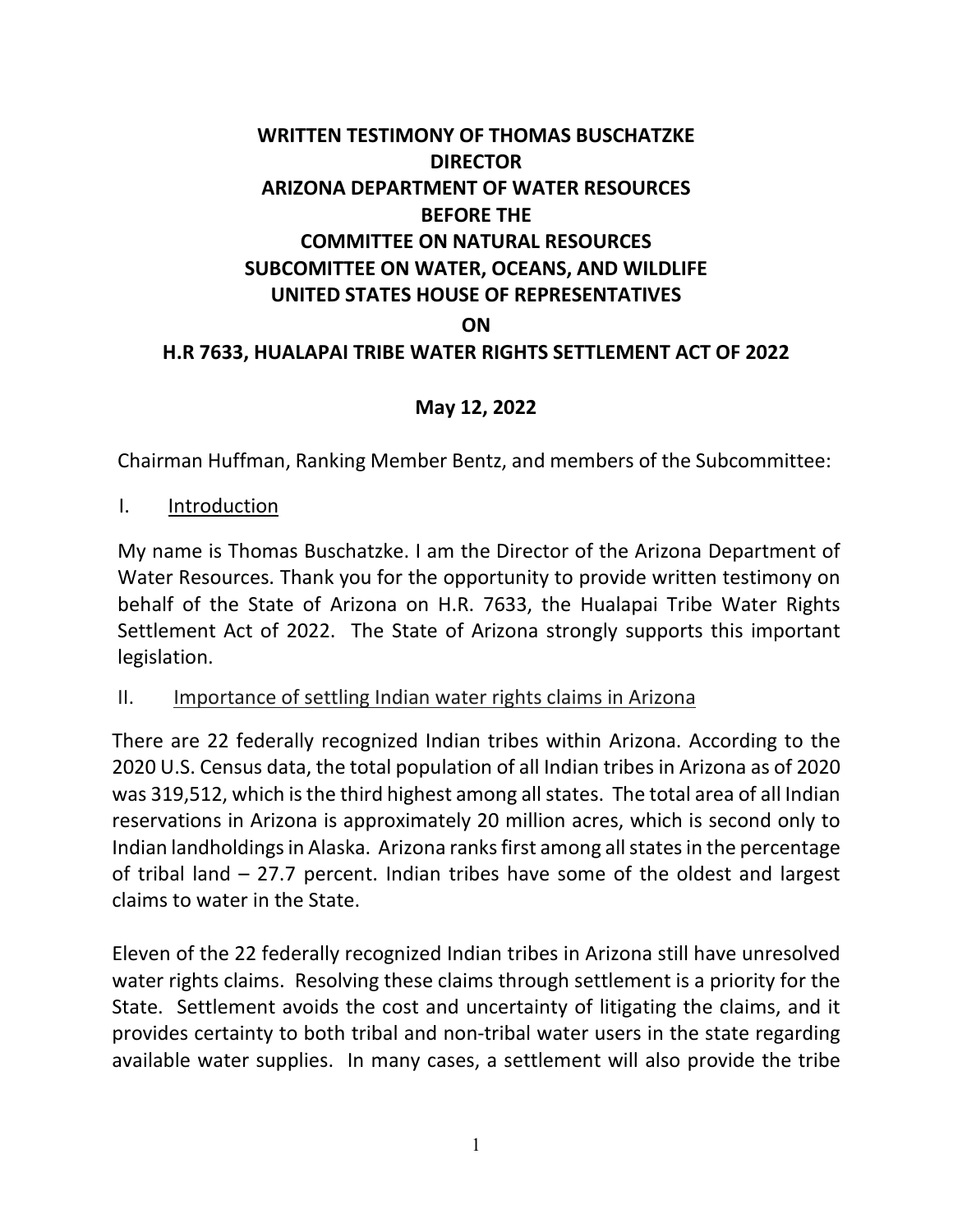with needed funding to construct and operate the infrastructure necessary to put its water supplies to beneficial use.

### III. Hualapai Tribe's water rights claims

The Hualapai Tribe is one of the eleven Indian tribes in Arizona with unresolved water rights claims. The Tribe's main reservation covers approximately one million acres in the northwestern portion of the state. The Colorado River forms the northern boundary of the reservation, and the Grand Canyon National Park is located immediately north of the reservation. The Tribe also has reservation and trust lands south of its main reservation in the Bill Williams River watershed.

The Tribe has asserted claims to both groundwater and surface water for its reservation and trust lands. The Tribe's claims include a claim to water from the Colorado River, a critical water supply for agricultural, municipal and industrial water users along the Colorado River, as well as water users in Central Arizona, to whom the water is delivered through the Central Arizona Project ("CAP").

The Tribe claims a right to Colorado River water for domestic, municipal and industrial uses on its reservation and trust lands, including use at Grand Canyon West. Grand Canyon West is a major tourist attraction located adjacent to the Grand Canyon on the Tribe's main reservation. One of the main features of Grand Canyon West is the Skywalk, a glass walkway overhanging the Grand Canyon where tourists can walk out and look through the glass walkway to the bottom of the Canyon. Over one million people visit Grand Canyon West each year, making it a major source of income for the Tribe and a key employment center in the region.

### IV. Settlement Negotiations with Hualapai Tribe

In late 2011, the State of Arizona, Freeport Minerals Corporation ("Freeport"), the Central Arizona Water Conservation District, the Salt River Project Agricultural Improvement and Power District and the Salt River Valley Water Users' Association (collectively referred to as the "State Parties") began negotiating with the Hualapai Tribe for a comprehensive settlement of the Tribe's water rights claims. The United States participated in the settlement negotiations through a negotiating team appointed by the Secretary of the Interior ("Secretary").

Early in the settlement negotiations, the Tribe and State Parties agreed that as part of a comprehensive settlement of the Tribe's claims, the Tribe should receive an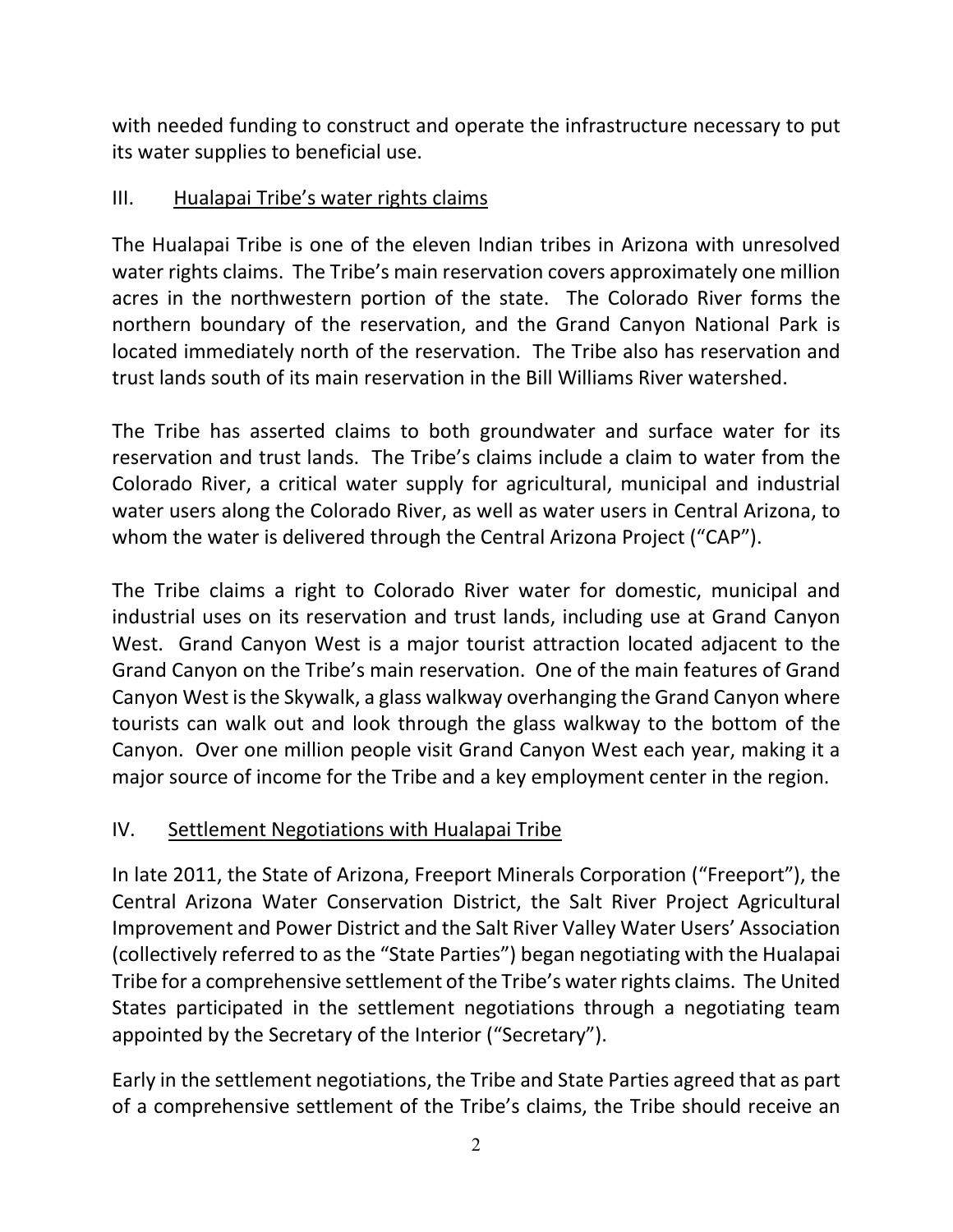allocation of CAP water from the volume of Non-Indian Agricultural ("NIA") priority CAP water set aside for future Indian water rights settlements in Arizona in the Arizona Water Settlements Act of 2004 (Public Law 108–451, Section 104(a)). The Tribe and the State Parties also agreed that the settlement should include an authorization by Congress of an appropriation of monies to construct a pipeline to carry the CAP water from the Colorado River to Peach Springs, the Tribe's main residential center, and Grand Canyon West.

In 2012, the parties agreed to bifurcate the settlement into two phases, with Phase 1 resolving only the Tribe's water rights claims in the Bill Williams River watershed and Phase 2 settling all the Tribe's remaining water rights claims in Arizona, including its claims to water for its main reservation. The settlement was bifurcated so that the Phase 1 settlement could become effective by December 31, 2015. Finalization of the Phase 1 settlement by that date was necessary to expedite a water rights transfer as part of the settlement.

## V. Hualapai Phase 1 Settlement

Phase 1 settled water rights claims in the Bill Williams watershed between the Tribe, the United States as trustee for the Tribe, the members of the Tribe and allottees, the Secretary, Freeport and the Arizona Game and Fish Commission. The Phase 1 settlement was approved by Congress in December 2014 and became law on December 16, 2014 (Public Law 113-223). The settlement became effective in December 2015 after all the conditions for the settlement were met.

Although Phase 1 was not a comprehensive settlement of the Hualapai Tribe's water rights claims, it included the following provisions designed to facilitate a comprehensive Phase 2 settlement that would include an allocation of CAP water to the Tribe:

1. First, an agreement by Freeport to transfer \$1 million to the Tribe as a contribution toward the cost of the Tribe's study of alternative infrastructure projects to transport CAP water from the Colorado River to the Tribe's main reservation ("Study"). Freeport transferred the \$1 million to the Tribe before the Phase 1 settlement became effective and the Tribe used the monies to help pay an engineering firm to conduct the Study. The Study was completed in December 2014 and concluded that the most feasible project was a pipeline carrying the CAP water from Diamond Creek, located near the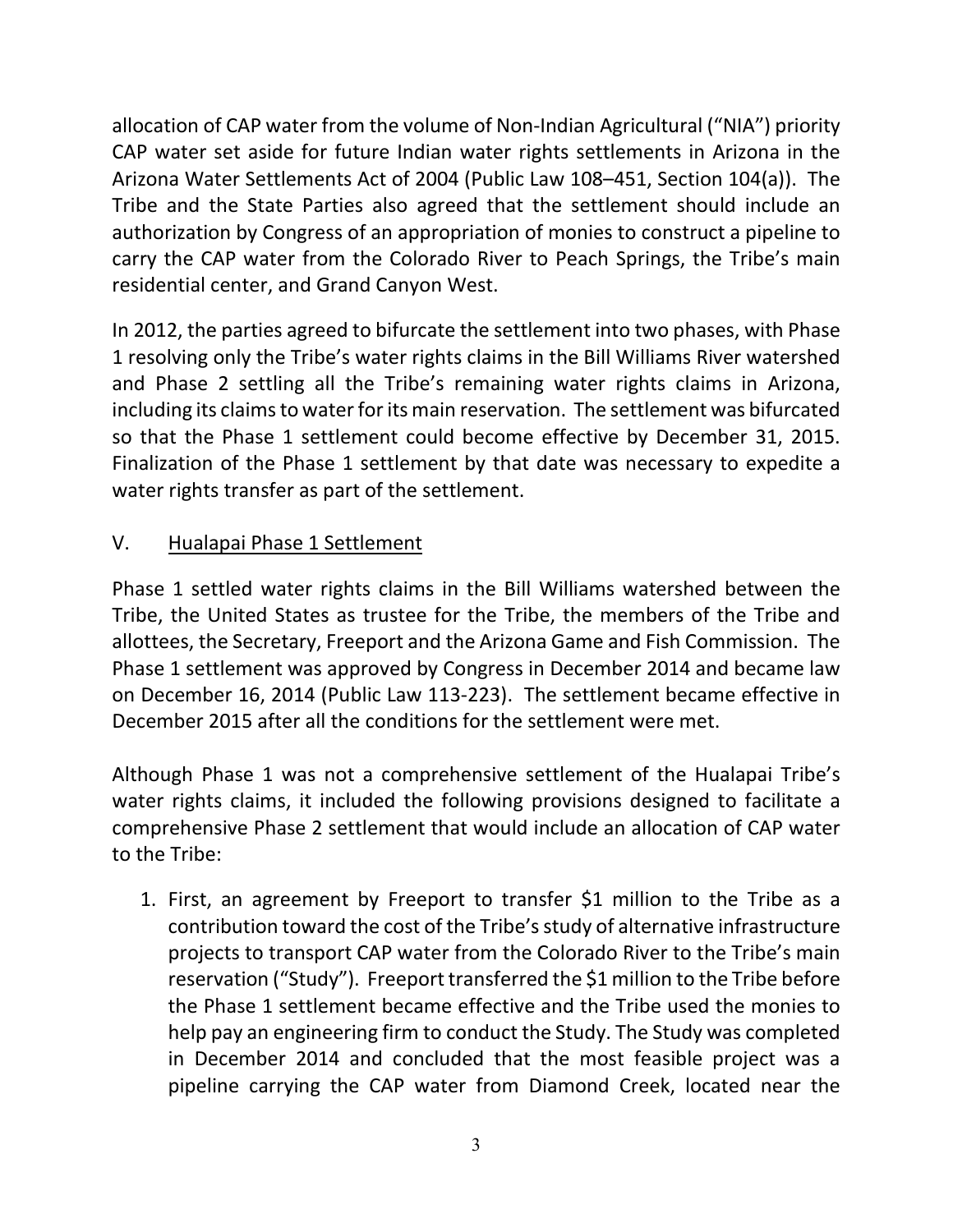southeastern portion of the Tribe's reservation, to Peach Springs and then on to Grand Canyon West – a total of 70 miles.

- 2. Second, an agreement by Freeport to contribute money to the Hualapai Tribe Economic Development Fund to enable the Tribe to acquire additional Colorado River water rights with the intent to further secure the Tribe's water rights, and to otherwise facilitate the use of water on the Tribe's reservation. After the Phase 1 settlement became effective, Freeport made a multimillion-dollar contribution to the Hualapai Tribe Economic Development Fund for use by the Tribe to acquire additional Colorado River water supplies.
- 3. Third, an acknowledgement that Freeport's contribution to the Hualapai Tribe Economic Development fund will be considered a non-federal contribution that counts toward any non-federal contribution associated with a settlement of the claims of the Tribe for rights to Colorado River water.

### VI. Hualapai Phase 2 Settlement

After the Tribe's engineering firm completed its study of alternative infrastructure projects to transport CAP water from the Colorado River to the Tribe's main reservation in December 2014, the Tribe, the State Parties and the United States began meeting to discuss finalizing a Phase 2 settlement, which would be a comprehensive settlement of all the Tribe's remaining water rights claims and would include as parties the Tribe, the State Parties and the United States ("Hualapai Phase 2 Settlement"). Representatives of Mohave County were eventually included in the settlement meetings because of the Tribe's desire to have certain fee lands in the county brought into trust status for the Tribe through the legislation approving and authorizing the settlement.

A. 2016 Settlement Agreement Between Tribe and State Parties and Objections by the Department of the Interior

In June 2016, the Tribe and the State Parties, but not the United States, agreed to the terms of a Hualapai Phase 2 settlement. The agreement included the following provisions: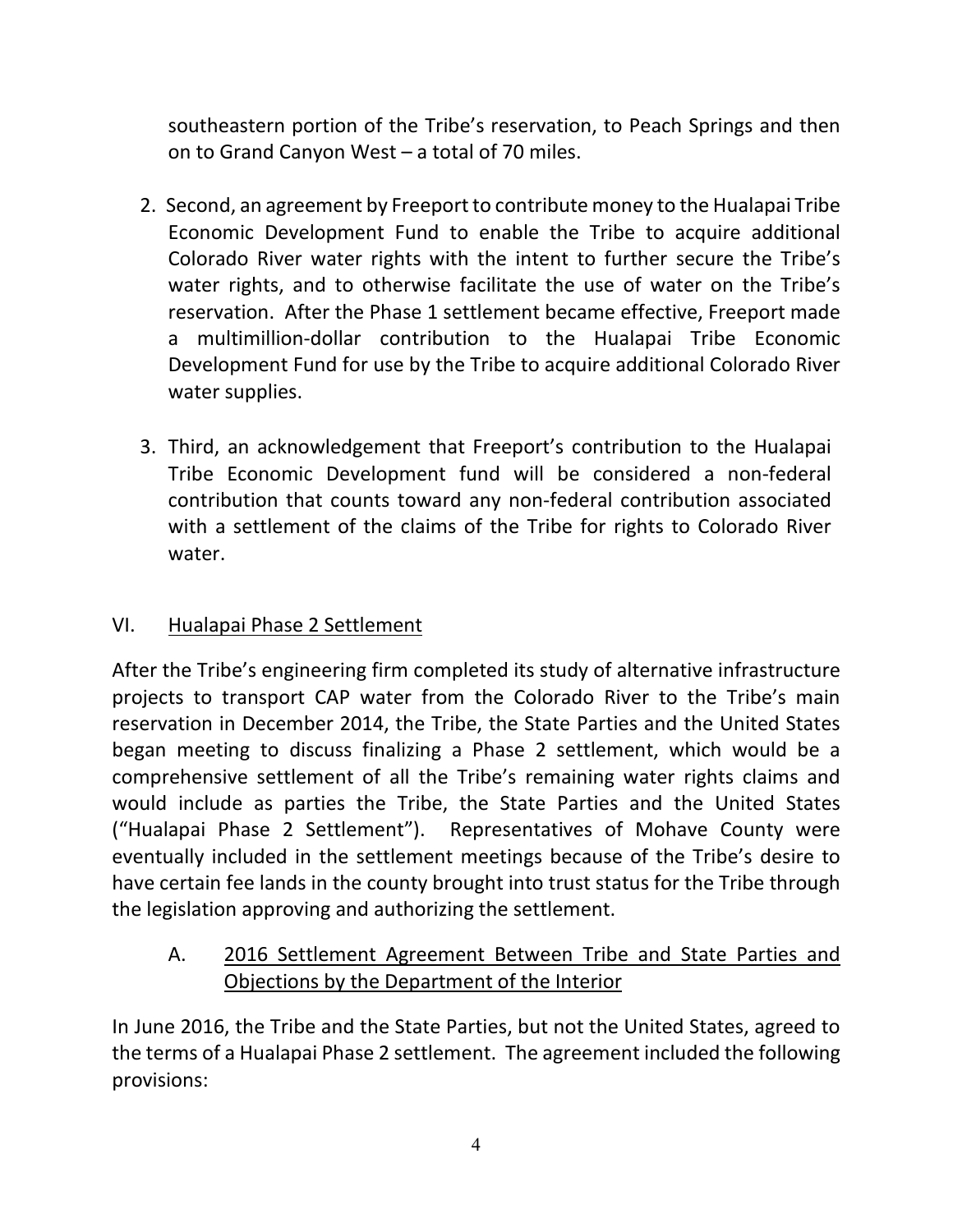- 1. An allocation of 4,000 acre-feet per year ("AFY") of NIA priority CAP water. The United States and the State of Arizona would each firm 557.50 AFY of the water to the equivalent of the higher priority CAP municipal and industrial priority water during water shortages.
- 2. An authorization of an appropriation of \$134.5 million for construction of a project to convey at least 3,414 AFY of the Tribe's Colorado River water from Diamond Creek to Peach Springs and Grand Canyon West for municipal, industrial and commercial uses on the Tribe's Reservation.
- 3. An authorization of an appropriation of \$39 million for operation, maintenance and replacement costs for the project, including technical assistance to prepare the Tribe for the operation of the project.
- 4. The Tribe would have the right to use all groundwater under, and all surface water on, its Reservation and trust lands.
- 5. The Tribe and the United States, as trustee for the Tribe, would waive the right to assert claims for injury to water rights against persons pumping groundwater off the Reservation.
- 6. Certain lands near the Tribe's main Reservation would be brought into Reservation status and certain lands owned in fee by the Tribe would be brought into trust status.
- 7. There would be a limited waiver of the Tribe's and the United States' sovereign immunity to allow actions to be brought against the Tribe and the United States for the interpretation or enforcement of the settlement agreement and authorizing legislation by any party to the settlement agreement, any landowner or water user in the Verde River Watershed or the Colorado River Basin within Arizona, and the States of California and Nevada.

Legislation authorizing and approving the settlement was introduced in the Senate in 2016 (S. 3300), in both the Senate and the House of Representatives in 2017 (S. 1770 and H.R. 4723), and in both the Senate and the House of representatives in 2019 (S. 1277 and H. R. 2459). The 2016 Senate bill was heard by the Senate Committee on Indian Affairs on September 14, 2016. The 2017 Senate bill was heard by the Senate Committee on Indian Affairs on December 6, 2017. The 2019 House of Representatives bill was heard by this Subcommittee on June 26, 2019.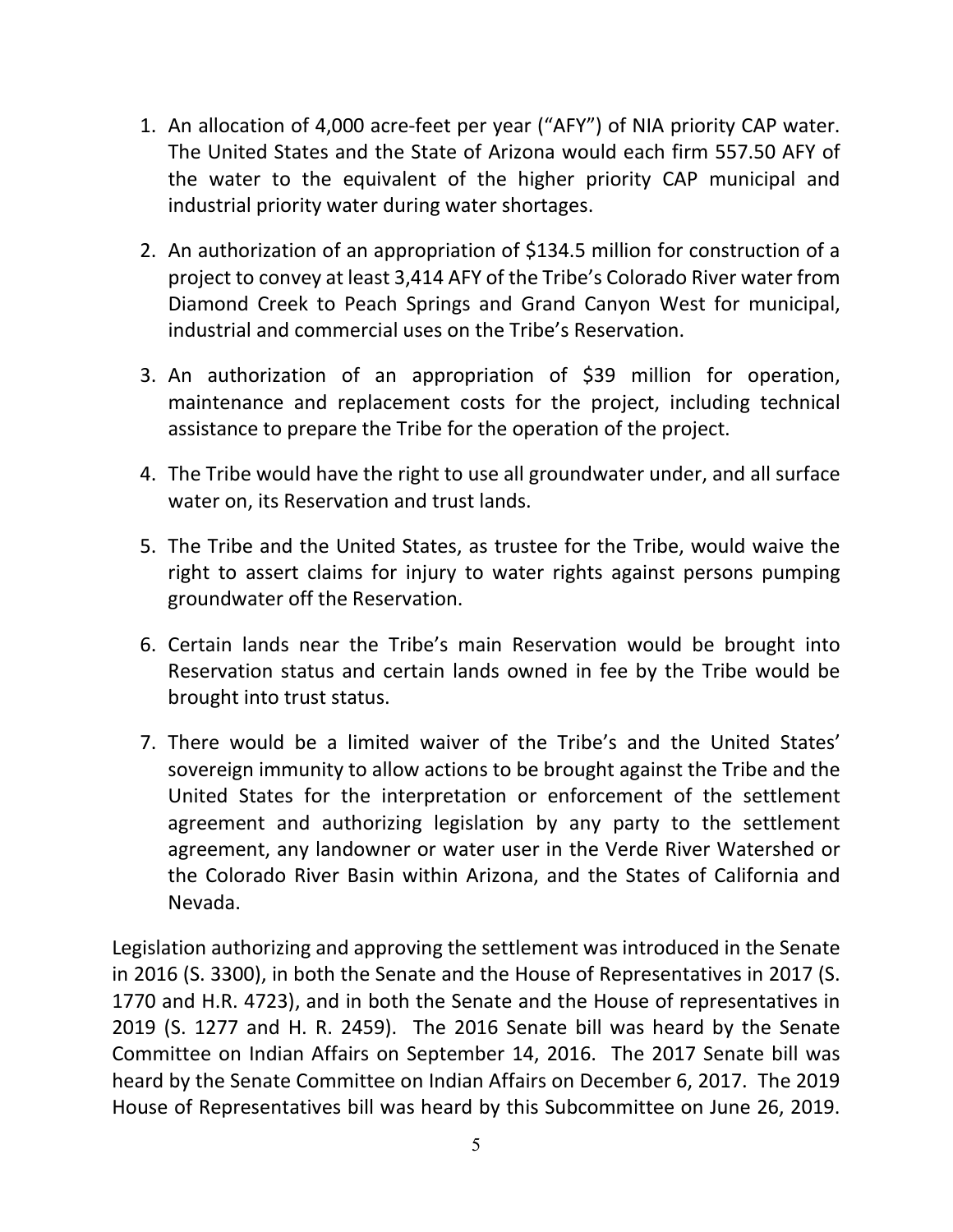Due in part to concerns raised by the Department of the Interior ("Interior") regarding certain provisions in the settlement, none of the bills introduced in Congress in 2016, 2017, and 2019 were passed by Congress.

In written testimony submitted to this Subcommittee in June 2019, Alan Mikkelsen, Senior Advisor to the Secretary on Water and Western Resource, stated that Interior could not support H.R. 2459 because it had serious concerns with the legislation as introduced. Mr. Mikkelsen's testimony stated that Interior was particularly concerned with the following: (1) the waiver of the right of the Tribe and the United States to object to any groundwater pumping outside the boundaries of the Reservation, even if the pumping interfered with the Tribe's Federal reserved groundwater rights; (2) the size and cost of the project; and (3) the accuracy of the cost estimate. He also stated that the United States had significant concerns regarding the waiver of federal sovereign immunity in the legislation.

## B. Resolution of Interior's Objections

Following this Subcommittee's hearing on H.R. 2459 in June 2019, the Tribe, the State Parties and Interior met multiple times to discuss Interior's objections to the settlement. The parties ultimately agreed to make changes to the settlement to resolve Interior's objections. H.R. 7633 reflects those changes. The changes are described below.

1. *Size and cost of the project and the accuracy of the cost estimate* – The parties agreed to change the settlement from a project-based settlement to a fund-based settlement in which Congress would authorize an appropriation of \$180 million to be deposited into the Hualapai Water Trust Fund Account. The Tribe will be authorized to use monies in the fund to pay for water projects, including the planning, design, and construction of the Hualapai Water Project – a project to divert, treat, and convey up to 3,414 AFY of water from the Colorado River in the Lower Basin in the State of Arizona, including locations on or directly adjacent to the Hualapai Reservation, for municipal, commercial, and industrial uses on the Reservation. The parties also agreed to the establishment of a Hualapai Water Settlement Implementation Fund Account and an authorization of an appropriation of \$5 million to be deposited into the account for use by the Secretary in carrying out the Act.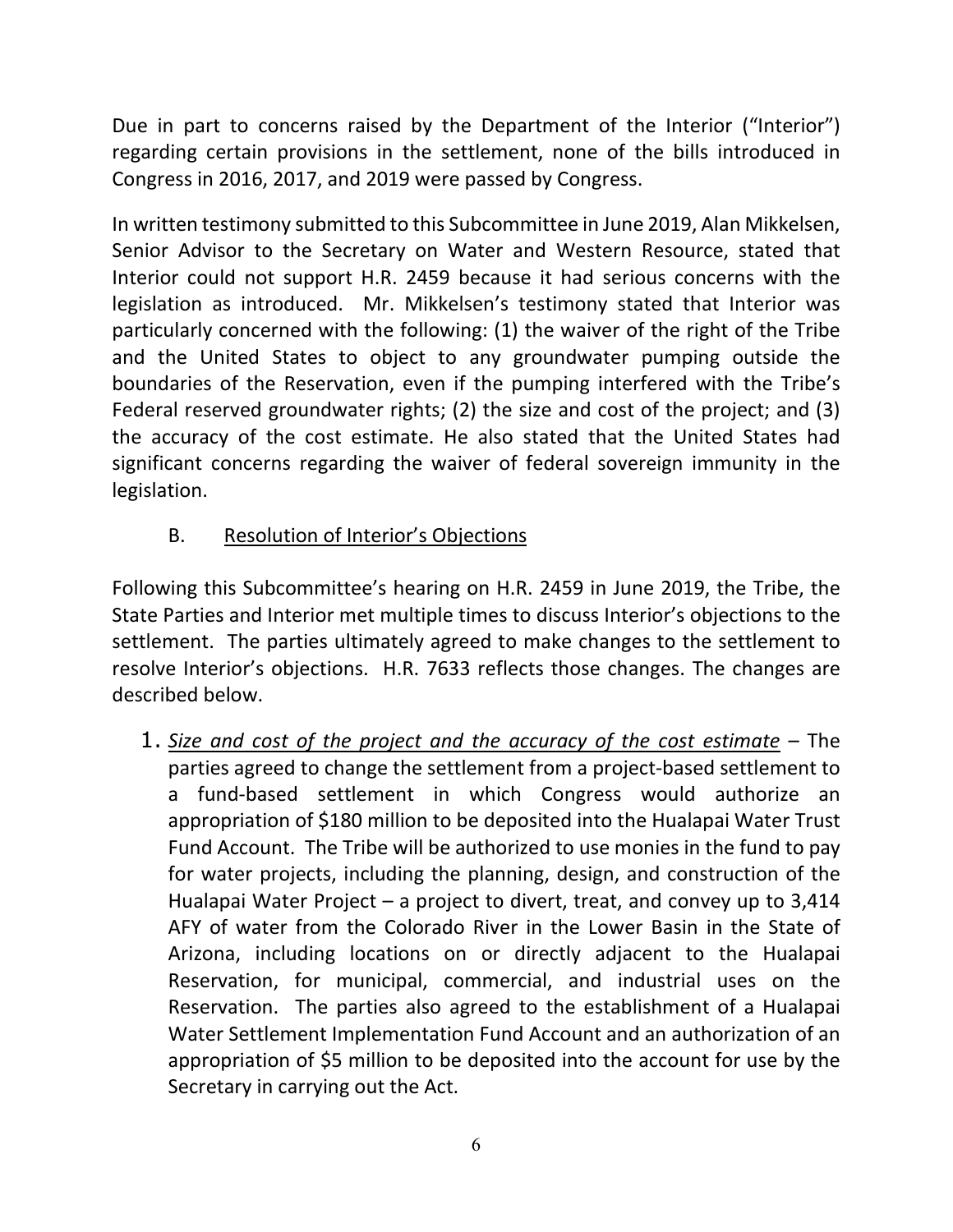- 2. *Off-Reservation groundwater pumping* The parties agreed that the Tribe and the United States, as trustee for the Tribe, will retain the right to assert claims for injury to the Tribe's water rights resulting from the off-Reservation withdrawal or use of groundwater from new wells constructed in areas near the Tribe's Reservation under the following circumstances:
	- a. Areas outside the Truxton Basin In areas outside the Truxton Basin, the Tribe and the United States will have the right to assert claims for injury to water rights resulting from the withdrawal or use of groundwater from wells constructed after the date of enactment of the legislation and located within two miles of the Tribe's Reservation, except for wells that qualify as replacement wells.
	- b. Within the Truxton Basin The U.S. Geological Survey will issue an estimate of groundwater withdrawals within the portion of the Truxton Basin outside the Reservation within one year after the date the legislation is enacted and will publish an estimate of groundwater withdrawals within that portion of the basin each year thereafter. The Secretary will provide written notice to the State if the total groundwater withdrawals within that portion of the basin exceed the initial estimate by 3,000 AFY or more, excluding any withdrawals from wells located on lands owned by the Tribe. If the Secretary provides such notice to the State, the Tribe and the United States will have the right to assert claims for injury to water rights resulting from the withdrawal or use of groundwater from the following wells:
		- i. Wells constructed for domestic purposes or stock watering after the date of the notice, except for wells that qualify as replacement wells.
		- ii. Wells constructed for purposes other than domestic purposes or stock watering after the date of enactment of the legislation, except for wells that qualify as replacement wells.
- 3. *Limited Waiver of Sovereign Immunity* The parties agreed to narrow the scope of the limited waiver of sovereign immunity so that it will apply only to actions brought by the parties to the settlement agreement and landowners and water users in the Verde River Watershed.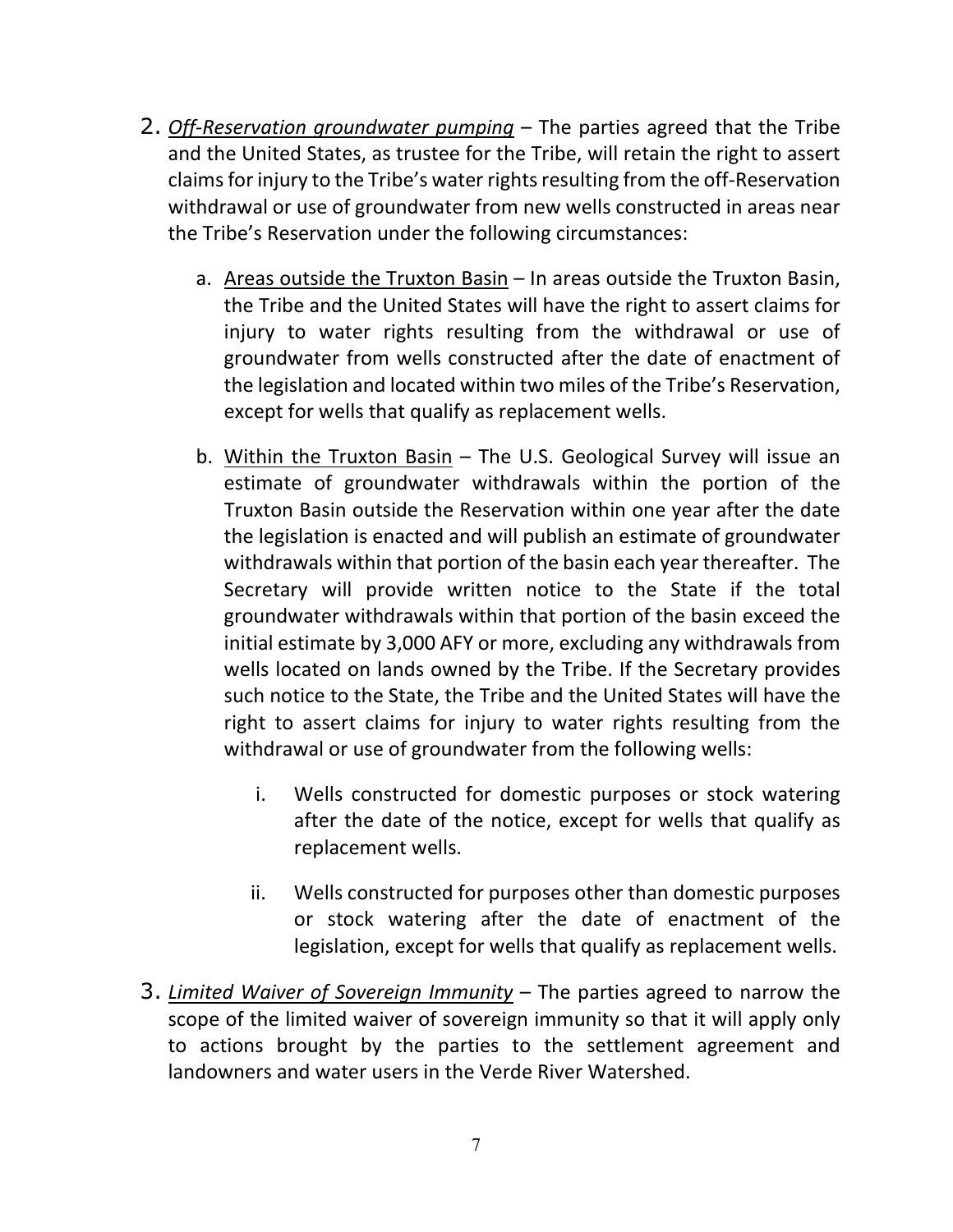### VI. The State of Arizona Supports H.R. 7633

The State of Arizona strongly supports H.R. 7633. The State believes that the Hualapai Phase 2 settlement authorized by the legislation is a reasonable and fair settlement that will benefit the Hualapai Tribe, the State of Arizona, Arizona water users and the United States.

#### A. Hualapai Tribe

For the Hualapai Tribe, the settlement provides a renewable water supply and money to construct the infrastructure to convey that water supply from the Colorado River to critical areas on the Tribe's reservation. Because there are no significant surface water streams on the reservation, water from the Colorado River is the only renewable water supply available to the Tribe. The water supply will serve the Tribe's main population center at Peach Springs, which is currently served groundwater from wells that are experiencing declining water levels. The water supply will also serve Grand Canyon West, the only viable economic development area on the Tribe's reservation. Grand Canyon West was historically served with groundwater from a low production well approximately 35 miles away, but due to the current drought, is served with groundwater hauled from the Peach Springs area.

A pipeline to bring Colorado River water to Grand Canyon West is essential for further economic development on the Tribe's reservation. The Tribe's reservation is in a location with magnificent views of the west rim of the Grand Canyon. This provides the Tribe with a unique asset that is a significant economic development resource. Over one million visitors come to Grand Canyon West each year to walk on the Skywalk and experience the views of the Grand Canyon. The Tribe would like to further develop Grand Canyon West to include additional tourist attractions that would significantly increase the number of visitors each year. However, development at Grand Canyon West, and the annual number of visitors, is essentially capped at current levels due to the lack of additional water supplies for the area. Construction of a pipeline to bring Colorado River to Grand Canyon West would remove that cap and allow the Tribe to fully utilize the unique asset on its reservation for economic development.

In addition, the current lack of water supplies at Grand Canyon West prevents the Tribe from constructing housing in that area for the employees who work there. As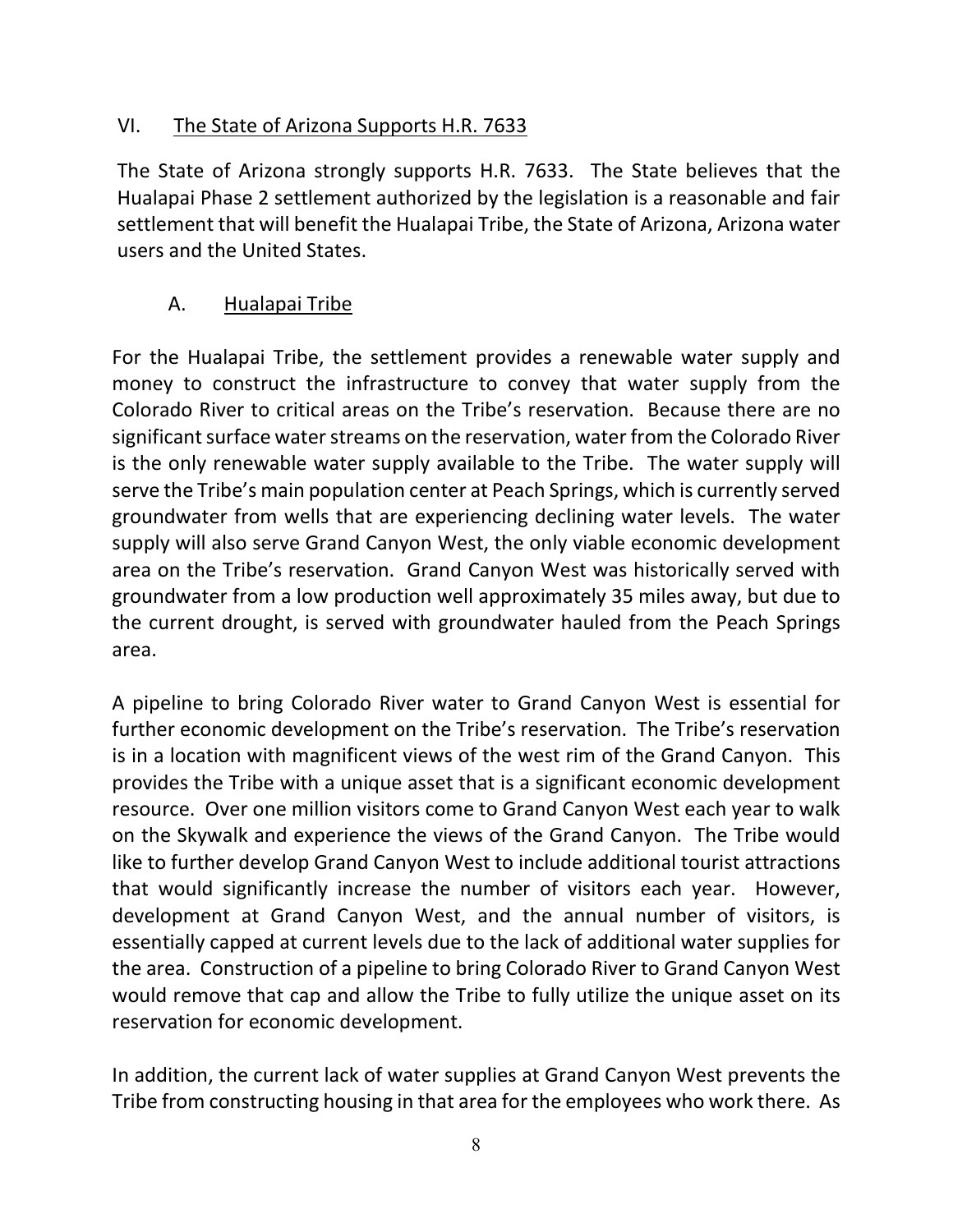a result, most of those employees live in Peach Springs and drive to work each day over a dirt road. The travel time is two hours each way in good weather, for a total travel time of four hours each day. Travel time is significantly longer in wet or snowy conditions. Construction of a pipeline to carry Colorado River water to Grand Canyon West would allow the Tribe to construct a residential community near Grand Canyon West where its employees can live. Housing closer to Grand Canyon West will benefit the employees and their families who would have more time together.

### B. State of Arizona and Arizona Water Users

For the State of Arizona, the settlement is a major step toward resolving the outstanding water rights claims of Indian tribes in the state. Resolving the Hualapai Tribe's claims through settlement will avoid the costs and risks associated with litigating the claims and will provide certainty to water users in the state. Perhaps the main risk to water users in the state from litigating the Tribe's claims is the risk to their Colorado River water supplies. As mentioned previously, the Tribe's reservation is located adjacent to the Colorado River and the Tribe has asserted claims to water from the River. The water from the Colorado River that the Tribe will receive through the settlement will not affect the Colorado River entitlements of other water users in the State because the Tribe will receive a portion of the NIA priority CAP water being held by the Secretary for Indian water settlements in Arizona.

The settlement will allow further development of Grand Canyon West, which would result in additional employment on the reservation and an increase in tourism at that location. This, in turn, would benefit the economy of the region and would increase tax revenues for both local governments and the State of Arizona.

Another benefit to the State of Arizona is that the settlement will provide the Tribe with a renewable water supply to replace its current groundwater pumping. Use of renewable water supplies instead of groundwater is consistent with the State's policy of preserving groundwater supplies for times of drought. Additionally, because the aquifer beneath the Tribe's reservation extends to areas off the reservation, the Tribe's use of a renewable water supply will help preserve groundwater supplies for non-tribal water users in the region. This is especially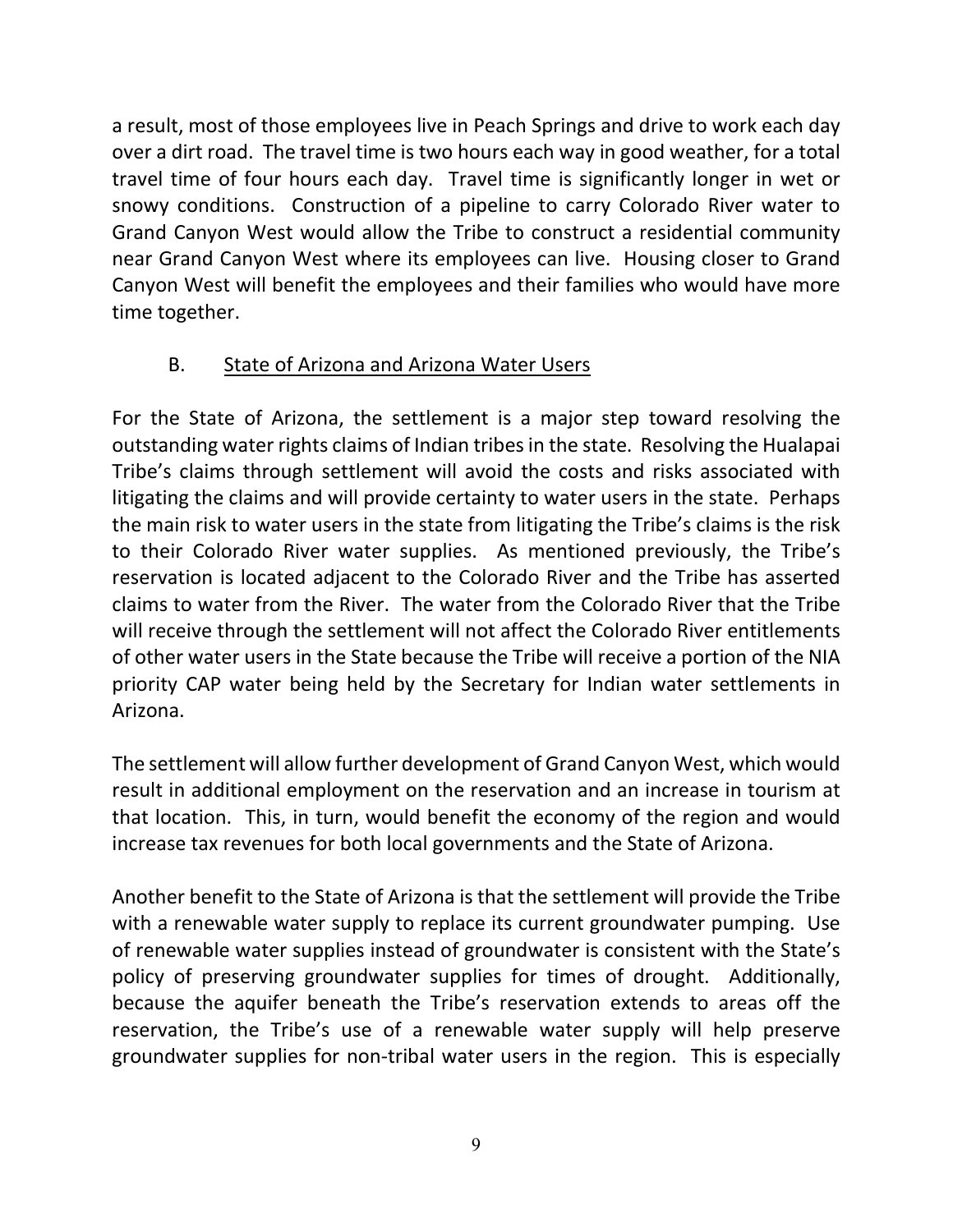important in this area of the state where the groundwater supplies are limited and there is minimal groundwater recharge.

## C. United States

For the United States, the settlement will avoid the costs and risks to the United States associated with litigating the Tribe's water rights claims. The risks include the possibility that the Tribe would prevail in an action in the Court of Federal Claims to recover damages against the United States for failing to protect its water rights.

In addition to avoiding the costs and risks of litigation, the settlement would likely result in a significant economic benefit to the United States Treasury. The Tribe contracted with Professor Joseph P. Kalt, Ford Foundation Professor (Emeritus) of International Political Economy at the John F. Kennedy School of Government at Harvard University, to prepare a report on the economic benefits of a pipeline to carry Colorado River water to Grand Canyon West. In his report, Professor Kalt concluded that the pipeline would result in significantly more visitors to Grand Canyon West, and that over a 50-year period, the benefits to the United States from increased federal tax revenues resulting from the additional visitors would greatly exceed the federal monies authorized to be appropriated for construction, operation, and maintenance of the pipeline. Professor Joseph P. Kalt, *Economic Impact of the Hualapai Water Rights Settlement and Proposed Diamond Creek Pipeline*, July 16, 2017.

## D. Water users in the Bill Williams River Watershed

The Hualapai Phase 2 settlement agreement includes as an exhibit the Bill Williams River Phase 2 Water Rights Settlement Agreement ("Bill Williams agreement"). The Bill Williams agreement is an agreement between the Tribe, Freeport and the United States, acting solely on behalf of Interior and its constituent agencies the Bureau of Land Management and the Fish and Wildlife Service, to resolve certain water rights disputes among themselves in the Bill Williams River Watershed. Enactment of H.R. 7633 will authorize and approve the Bill Williams agreement, which will provide a substantial benefit to the parties to that agreement.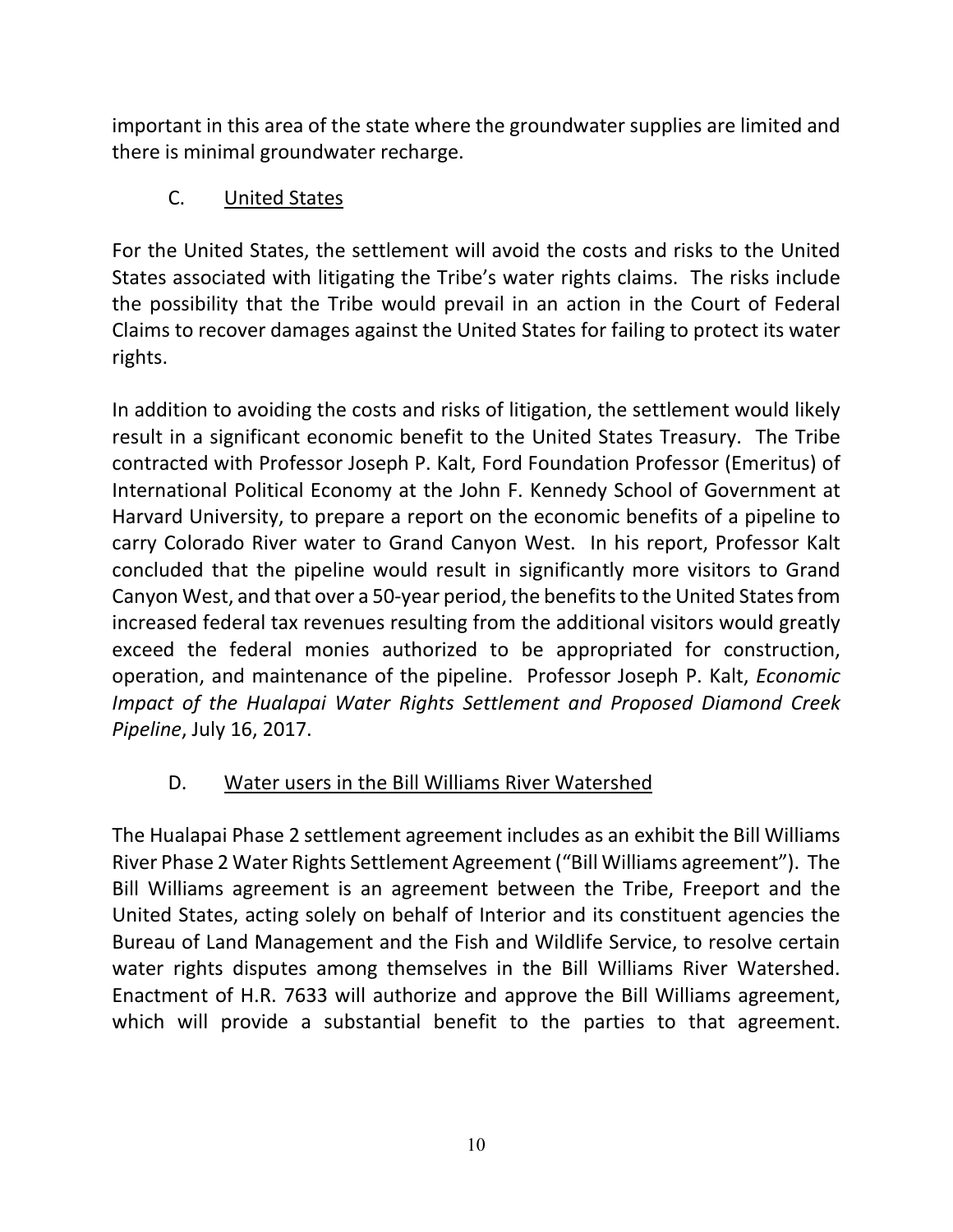### VII. Non-Federal Contribution

The State of Arizona believes that the State Parties are contributing a proportionate share of cost of the settlement in return for the benefits they will receive. As previously mentioned, Freeport made a multimillion-dollar contribution to the Hualapai Tribe Economic Development Fund as part of the Phase 1 settlement. The Tribe may use this money only for the purpose of facilitating settlement of its claims for rights to Colorado River Water by acquiring Colorado River water rights to increase the security of the Tribe's water supply, and to otherwise facilitate the use of water on the Tribe's reservation. As required by the federal legislation approving the Phase 1 settlement, Freeport's financial contribution to the Hualapai Tribe Economic Development Fund must be considered a non-federal contribution towards the Phase 2 settlement.

Freeport also provided \$1 million to the Hualapai Tribe to use toward a study of water project alternatives to bring water to the Tribe's reservation. This financial contribution should also be considered a non-federal contribution because it was made for the purpose of facilitating the Phase 2 settlement.

In addition to Freeport's large financial contributions, the State of Arizona has agreed to firm 557.50 AFY of the Tribe's 4,000 AFY allocation of NIA priority CAP water to the equivalent of CAP municipal and industrial priority water during water shortages until 2108. The cost of firming this water in today's dollars would range from \$4.9 million to over \$8 million based on 2022 CAP water delivery and storage rates and the current market rate to purchase long-term storage credits.

The financial contributions that will be made to this settlement by Freeport and the State of Arizona are substantial. The State believes that these contributions demonstrate that the State parties are providing cost-sharing proportionate to the benefits they will receive from the settlement.

### VIII. Conclusion

The State of Arizona strongly supports H.R. 7633, the Hualapai Tribe Water Rights Settlement Act of 2022. The legislation authorizes a comprehensive settlement of the Hualapai's Tribe's water rights claims, including its claims to the Colorado River – a critical water supply for water users in the state. Settlement of the Tribe's water rights claims is an important step in achieving the State's goal of settling all